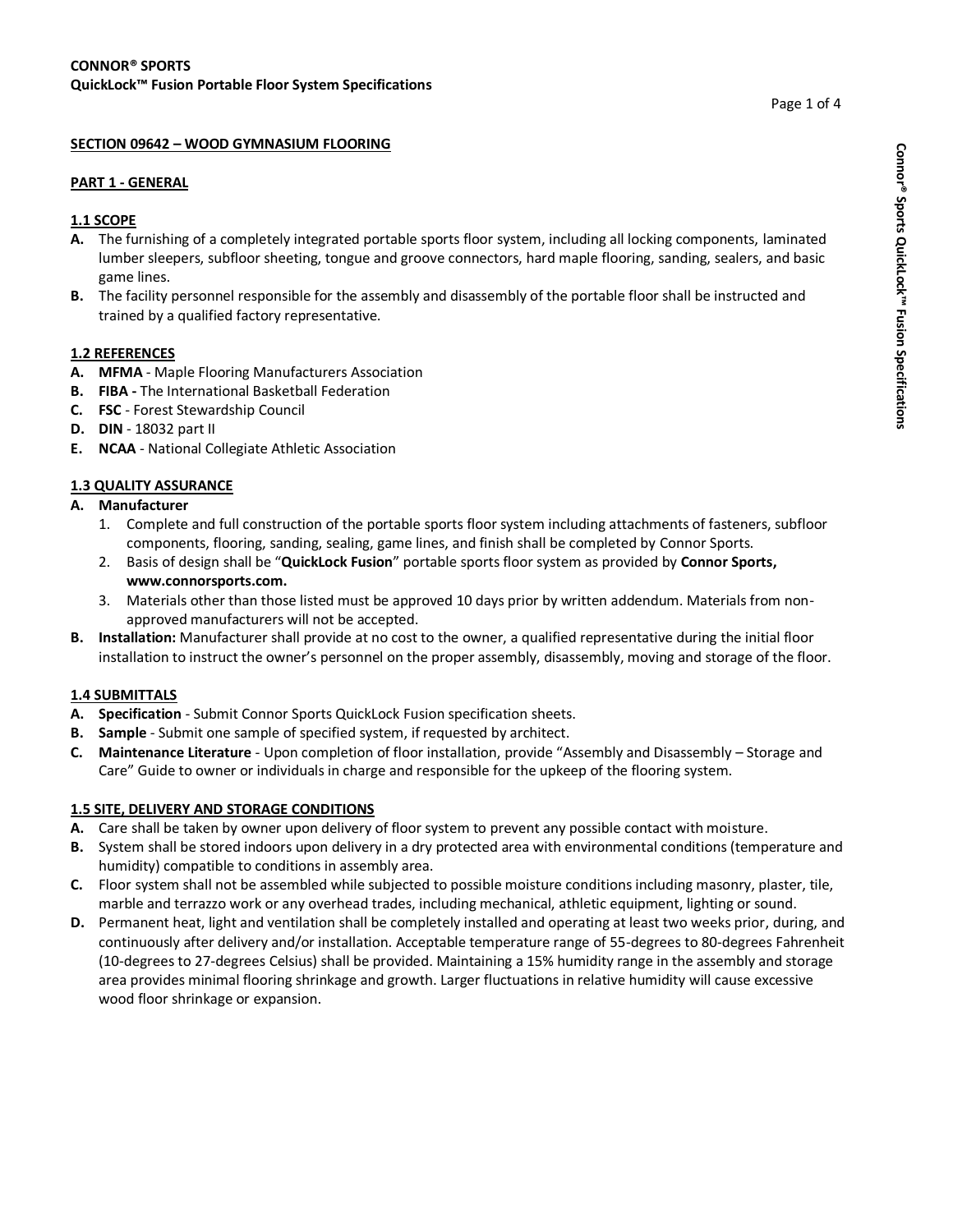## **1.6 WARRANTY**

**A.** Connor Sports Representation and Warranty –

Connor warrants that the floor system supplied will be free from manufacturing defects for a period of **one year**. The foregoing warranty is in lieu of and excludes all other warranties not expressly set forth herein, whether express or implied in operation of law or otherwise, including, but not limited to any implied warranties of merchantability or fitness. This warranty is expressly limited to the floor system supplied by Connor. The warranty does not cover floor damage caused (wholly or in part) by fire, winds, floods, moisture, other unfavorable atmospheric conditions or chemical action, nor does it apply to damage caused by ordinary wear, misuse, abuse, negligent or intentional misconduct, aging, faulty building construction, concrete slab separation, faulty or unsuitable subsurface or site preparation, settlement of the building walls or faulty or unprofessional assembly, disassembly, storage and care of the floor system.

**B.** Connor shall not be liable for incidental or consequential losses, damages or expenses directly or indirectly arising from the sale, handling, or use of floor system, or from any other cause relating thereto, and their liability hereunder in any case is expressly limited to the replacement of materials (goods) not complying with this agreement, or at their elections, to the repayment of, or crediting buyer with, an amount equal to the purchase price of such materials (goods), whether such claims are for breach of warranty or negligence. Any claim shall be deemed waived by buyer unless submitted to Connor in writing within 30 days from the date buyer discovered, or should have discovered, any claimed breach.

## **PART 2 - PRODUCTS**

# **2.1 MATERIALS**

- **A. Wood Flooring** (Connor Sports Northern Hard Maple)
	- 1. 25/32" (20mm) X 2-1/4" (57mm), Second & Better Grade, Random Length, Kiln Dried, Northern Hard Maple Flooring, TGEM, MFMA Grade marked and stamped as manufactured by Connor Sports, Amasa, MI. Flooring shall be laid in a straight-lay, parallel pattern utilizing end-matched and side-matched tongue and groove.
	- 2. Expansion spacing shall be customized based on resident environmental conditions and requirements.
	- 3. Options (specify above or delete)
		- a. Sizes 25/32" (20mm) X 1-1/2" (38mm)
		- b. Grades First Grade, Third Grade
		- c. FSC Hard maple flooring shall be certified as harvested from and FSC managed forest.

### **B. Floor System Design**

- 1. Floor system shall measure 60' 5-5/8" x 120' 3-3/4" consisting of 233 full panels measuring 48-3/8" x 96-1/4" and 14 half panels measuring 48-3/8" x 48-1/8"
- 2. Options (specify or delete)
	- a. 48-3/8" x 48-1/8" sections shall extend from each end of the floor system to support portable basketball goals.
	- b. Floor system size shall be modified in 48-3/8" width and/or 48-1/8" length increments for an overall measurement of \_\_\_\_\_\_\_\_\_\_\_\_\_.

### **C. Subfloor**

1. Subfloor shall be 1/4" premium smooth-faced plywood preconditioned for optimal wood moisture content.

# **D. Sleepers**

- 1. Double laminated layer nominal 1" x 4" premium appearance-grade lumber sleepers.
- **E. Resilient Pads** (specify above or delete)
	- 1. Regardless of option, the resilient pad system shall comply with DIN 18032 part II testing requirements.
	- 2. Panel stacking design and method to prevent undue prolonged pad compression.
	- 3. Options (specify or delete)
		- a. Connor Sports PowerShok Pads, 70 durometer, abrasion resistant pads attached per manufacturer.
		- b. Connor Sports Rezill R4 SmartPads attached per manufacturer with heavy-duty pad encasement for compression management & pad protection.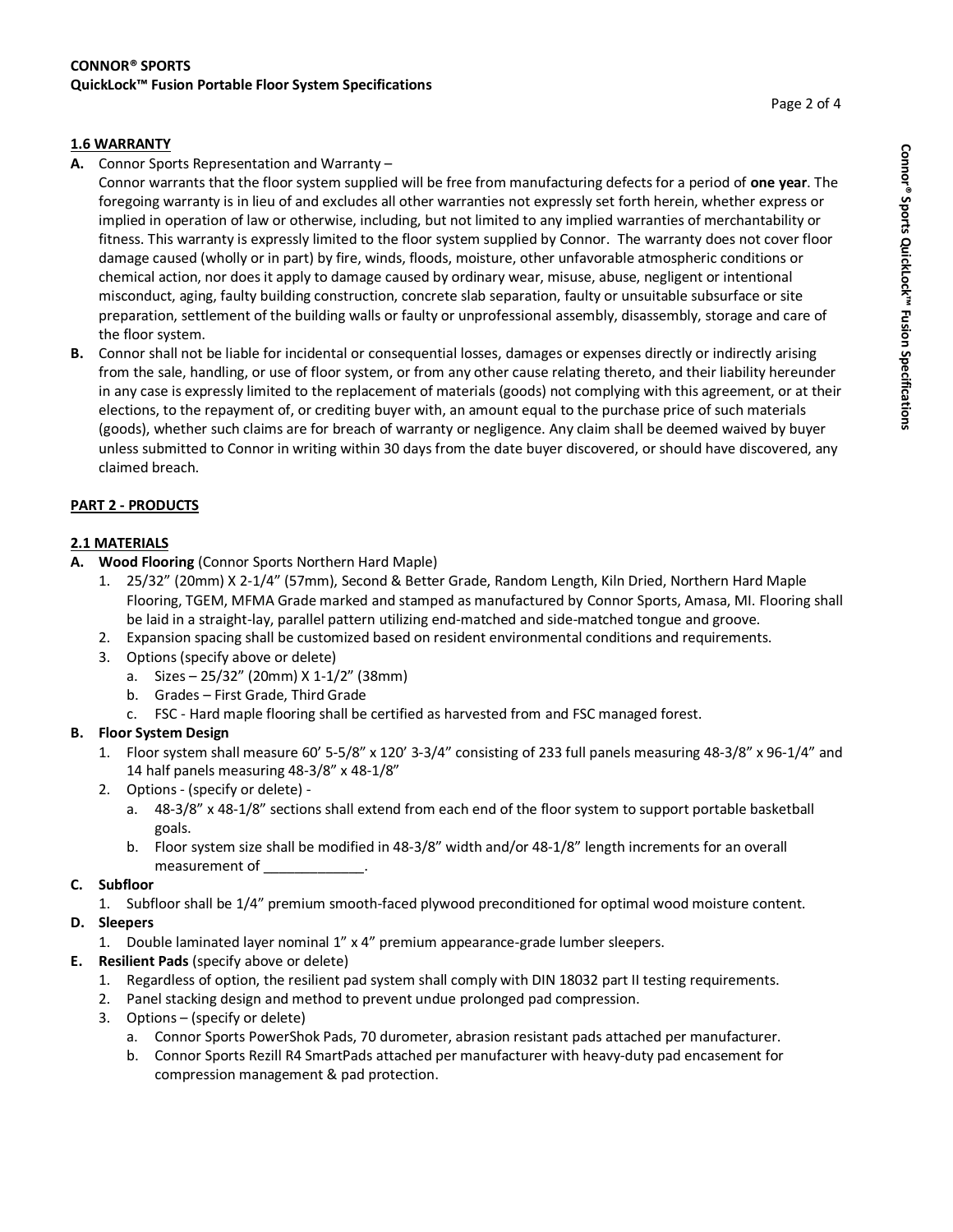## **F. Panel Connectors**

- 1. Panels shall provide continuous 1/4" steel tongues with panel attachment holes provided.
- 2. Panels shall provide durable high-density polyethylene tapered grooves to mate with continuous steel tongues of adjacent panels.
- 3. Panels shall provide a concealed, self-contained, self-adjusting, metal to metal panel locking system.
	- a. No loose parts, pins or bolts are to be used when locking the floor
	- b. No movable latching or locking components are to be used when locking the floor

# **G. Floor Sanding and Finishing**

- 1. All finishing activities shall be performed by a professional manufacturer-approved finisher in an environmentally controlled environment
- 2. Flooring shall be sanded with coarse, medium, and fine paper to a smooth, even and uniform surface.
- 3. Sanding dust shall be removed from floor surface by tack or vacuum.
- 4. Floor shall be inspected to insure surface is acceptable for finishing, free from sanding dust, perfectly clean.
- 5. Two (2) coats of MFMA approved heavy-duty gymnasium seal shall be applied.
- 6. Two (2) coats of MFMA approved heavy-duty gymnasium finish shall be applied.
- 7. Floor shall be buffed and cleaned between coats.
- **H. Game Lines and Marking**  Game lines and markings shall be applied between seal and first coat of finish. Paint shall be compatible with the gymnasium floor finish. All lines and markings shall be provided as specified by owner. Color of game lines and markings shall match color reference as provided by owner.
- **I. Optional Storage Carts**  (specify above or delete) Provide storage carts measuring 48" X 96" manufactured of heavy duty steel, including broad based wheels. One cart shall be provided for each row of panels. Typically 15 carts for a standard size sports floor.

## **PART 3 - EXECUTION**

# **3.1 INSPECTION (specify above or delete)**

- **A. Concrete Substrate**  The general contractor shall provide a broom clean concrete subfloor to a flatness tolerance of 1/8" in any 10' (3mm in any 3 meter) radius. The concrete shall be dry to industry standards prior to placement of QuickLock system.
- **B. Flooring Substrate**  Permanent flooring (tile, wood, synthetic flooring, etc.) shall provide a sound-supporting base for the QuickLock system, and provide a flatness tolerance of 1/8" in any 10' (3mm in any 3 meter) radius. If necessary, a protective cover shall be provided by the facility owner to prevent marring of the support floor.
- **C. Ice Rink Substrate**  Ice covering panels must provide a sound surface capable of supporting the QuickLock system without indentation of the covering panels. All ice cover panels shall be abutted tight at end and side joints, and provide an overall flatness of 1/8" in any 10' (3mm in any 3 meter) radius.

### **3.2 ASSEMBLY**

**Note:** Take care to prevent damage to panel side edges when un-stacking panels. Do not slide or drop panels from stack.

- **A.** Identify designated row letters and panel numbers as posted on side edges of panels.
- **B.** Align panel A1 at designated starting point with outside edge of panel aligned parallel to string or chalk line. Abut end of panel A2 to end of panel A1 and connect them using integrated fixed locking mechanism. Continue procedure to complete Row A in numbered order.
- **C.** Begin Row B with starting edge of Panel B1 aligned evenly with starting edge of Panel A1. Align Panel B1 tightly to end of Panel A1 and connect them using the integrated fixed locking mechanism where required to lock Panel B1 to Row A. Align Panel B2 tightly to end of Panel B1 and to side edge of Row A to align the integrated fixed locking mechanism. Continue installation of Row B in numbered order.
- **D.** Continue assembly of remaining rows with same positioning and locking method.
- **Important:** Use blocks provided by Connor when tapping panels into position. Do not strike hardware or flooring edges as this will damage panel components.